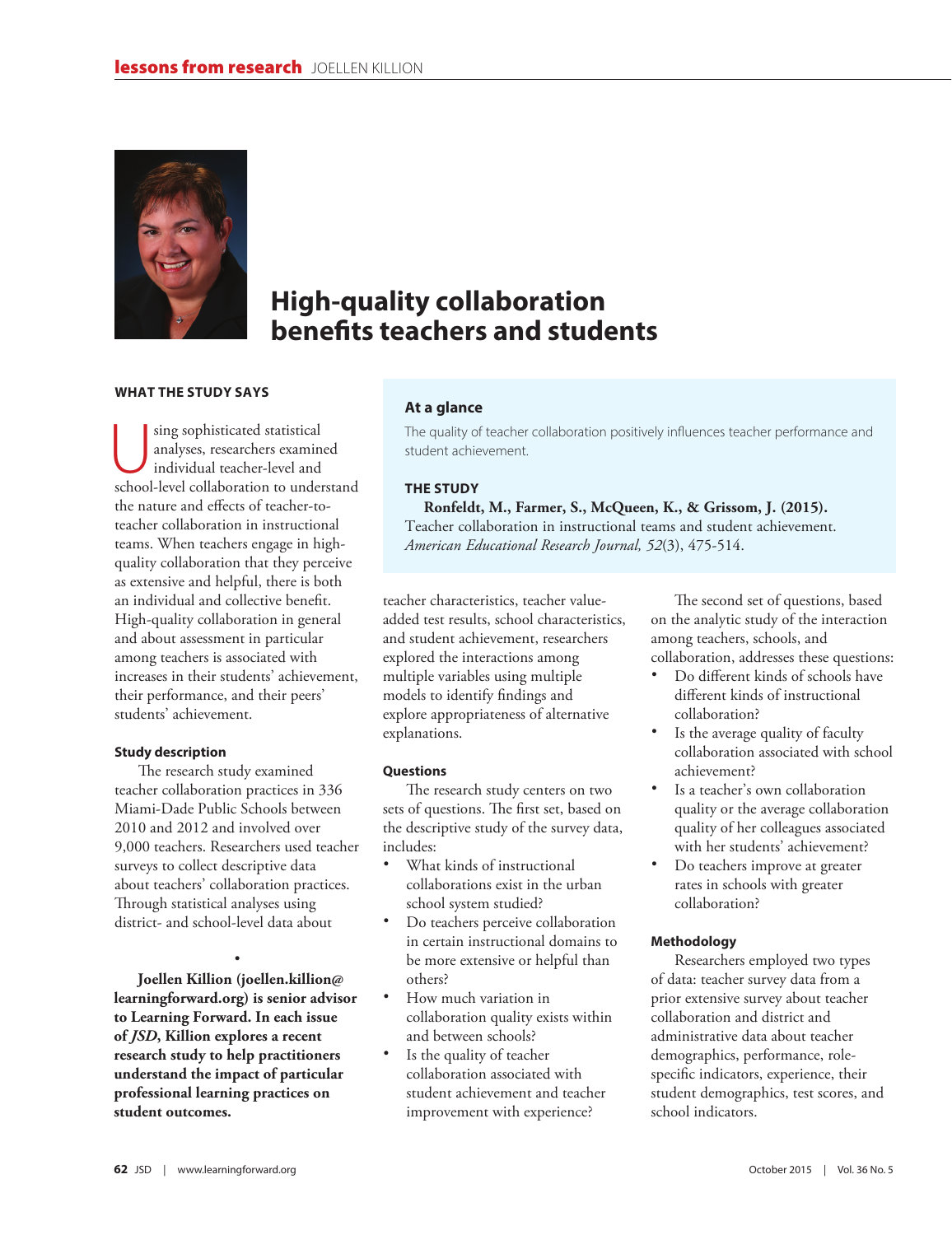# **WHAT THIS MEANS FOR PRACTITIONERS**

**Because many school and school system leaders and policymakers advocate and support teacher collaboration as** a means to improve student achievement, this study is significant to understand more deeply how the nature and extent of collaboration, teacher characteristics, and school characteristics interact to affect student achievement. The results of this research study support the continuation of teacher collaboration that is focused, sustained, and perceived as helpful as a productive approach to increasing student success and teacher performance.

The study illuminates the importance of the Standards for Professional Learning (Learning Forward, 2011) within the practice of and conditions for teacher collaboration. The **Learning Communities** standard speaks to the impact of collective responsibility for student success, continuous improvement, and shared accountability. Sustained teacher collaboration about instructional strategies, curriculum, students, and assessment, as well as general collaboration is the primary vehicle for continuous improvement of teacher practice, for sharing accountability, and collective responsibility.

The **Leadership** standard addresses the role of leaders in advocating professional learning, creating support system and structures for continuous improvement, and developing capacity to lead and learn. Florida's standards for professional development specify that teachers are expected to participate actively in learning communities. Teacher collaboration requires leaders who are able to cultivate the capacity to collaborate about instruction, curriculum, students, and assessments, create and support instructional teams to maintain engagement in high-quality collaboration, and serve as an advocate of teacher collaboration.

While not specifically addressed in the study, it was evident that **Resources** such as time, staff, and materials were available for sustained teacher collaboration.

and system data to plan, monitor, and evaluate the impact of professional learning. The district invested in developing a data system that links educator and student data for multiple purposes.

Teacher collaboration is a powerful **Learning Design.** This standard emphasizes using active engagement, appropriate learning designs, and application of theories and research on learning. Teacher collaboration is grounded in the social interaction theory of learning and aligns with research on communities of practice, relevance to practice, and collective practice.

The **Implementation** standard stresses sustained support, constructive feedback, and application of change research. This study's focus on teacher collaboration over a two-year period and its examination of the nature and extent of teacher collaboration substantiate the role of teacher-to-teacher continuous learning.

The **Outcomes** standard emphasizes the alignment of teacher performance and student outcomes as the content focus of professional learning and strong coherence among what students learn, what teachers learn, and school and school system goals. In this study, teacher collaboration focused on teachers' core responsibilities — instruction, curriculum, assessment, and student success.

Teacher collaboration, when practiced with a focus on instructional strategies, curriculum, and assessment particularly, has benefits for both teachers and students. Results are even more promising when the collaboration is extensive and perceived by teachers as helpful. Collaboration among teachers even influences the results of teachers who do not experience directly the same high-quality collaboration. Researchers conclude, "Student achievement gains are greater in schools with stronger collaborative environments and in classrooms of teachers who are stronger collaborators" (p. 512).

## **REFERENCE**

**Learning Forward. (2011).** *Standards for Professional Learning.* Oxford, OH: Author.

The **Data** standard addresses the use of educator, student,

Teacher survey data were extracted from over 9,000 surveys for a larger study of school leaders over two years with a response rate of 36% and 39% in 2011 and 2012 respectively focusing on questions related to the extensiveness and helpfulness of different kinds of collaboration within their instructional teams. A considerably smaller number of teachers was included in the full analysis of reading (667) and math (544) achievement due to the amount of available value-added data.

Researchers used multiple models and analyses to examine and dispute alternative explanations for their findings.

## **Analysis**

Through statistical analyses of the survey results, researchers determined the types, extent, and degree of helpfulness of teacher collaboration. Four types of collaboration were identified: general (e.g. classroom management) and three instructionspecific ones (instructional strategies and curriculum; students; and assessment). Quality of teacher collaboration is measured as teacher perception of the extent and helpfulness of collaboration.

Additional statistical analyses of the interactions among various teacher and school characteristics answered the research questions. Researchers employed multiple models to examine alternative explanations and to strengthen the potential for